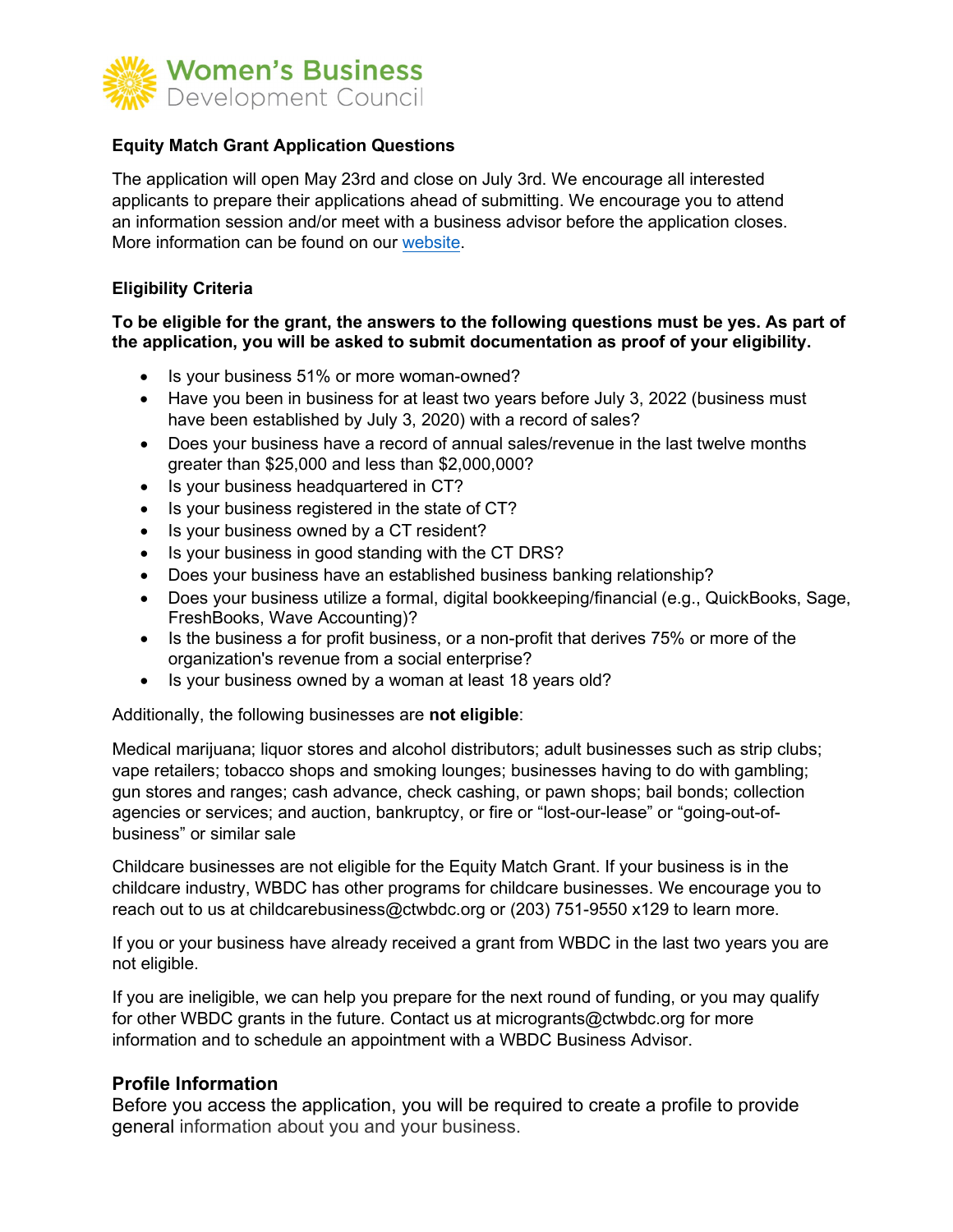

# **There are four sections to the application**

- **Section A: How you would use the grant**
- **Section B: Narrative of your business**
- **Section C: Upload supporting documents**

#### **Section D: Compliance and consent**

\*You may print out the application questions to help you prepare your answers ahead of time

**Please answer and complete all questions in Section A and B. Each question has a 400 word limit.** 

#### **Section A: How you would use the grant**

- 1. Grant request: How much are you requesting from WBDC? Disclaimer: The amount you have requested may not equal the amount you are approved for.
- 2. Description of your Equity Match Grant project

Describe the project you would like to use the Equity Match Grant for. Include how this project will help your business grow and benefit your customers and your company. Explain how the investment will increase your customers or expand your capacity, and any market research you have done to support your expectation of growth. If the investment will impact your operating costs, please describe how.

\*Please note that grant funds cannot be used towards operating expenses (e.g inventory, on-going marketing expenses, salaries), real estate improvements (e.g construction costs), reimbursement for past purchases or debt repayment.

3. Use of funds

Describe what you will spend the grant funds on. Be specific about what goods or services you will purchase with the grant. Below in Section C, you will upload back up evidence for how you will use the grant (e.g., proposal, estimate, screenshots of proposed purchases, or other evidence to support the amount you are asking for). If the investment you want to make is more than the amount of the grant, also explain how you will fund the remaining portion.

\*Please note that grant funds cannot be used towards operating expenses (e.g inventory, on-going marketing expenses, salaries), real estate improvements (e.g construction costs), reimbursement for past purchases or debt repayment.

#### 4. Match

Explain how you will "match" 25% of the amount of the grant with incremental money or money that has already been invested in the business over the last 12 months. For businesses located in an economically distressed city [\(as defined by DECD\)](https://portal.ct.gov/DECD/Content/About_DECD/Research-and-Publications/02_Review_Publications/Distressed-Municipalities) a match is not required. Please note the city of the business if your business is in an economically distressed city.

5. Impact of the grant

Describe how the grant will help your business grow and reach your goals. Be specific. Explain what your business will look like once you have integrated the grant-funded project into your business. Whatever you explain here should be reflected in your financial projections.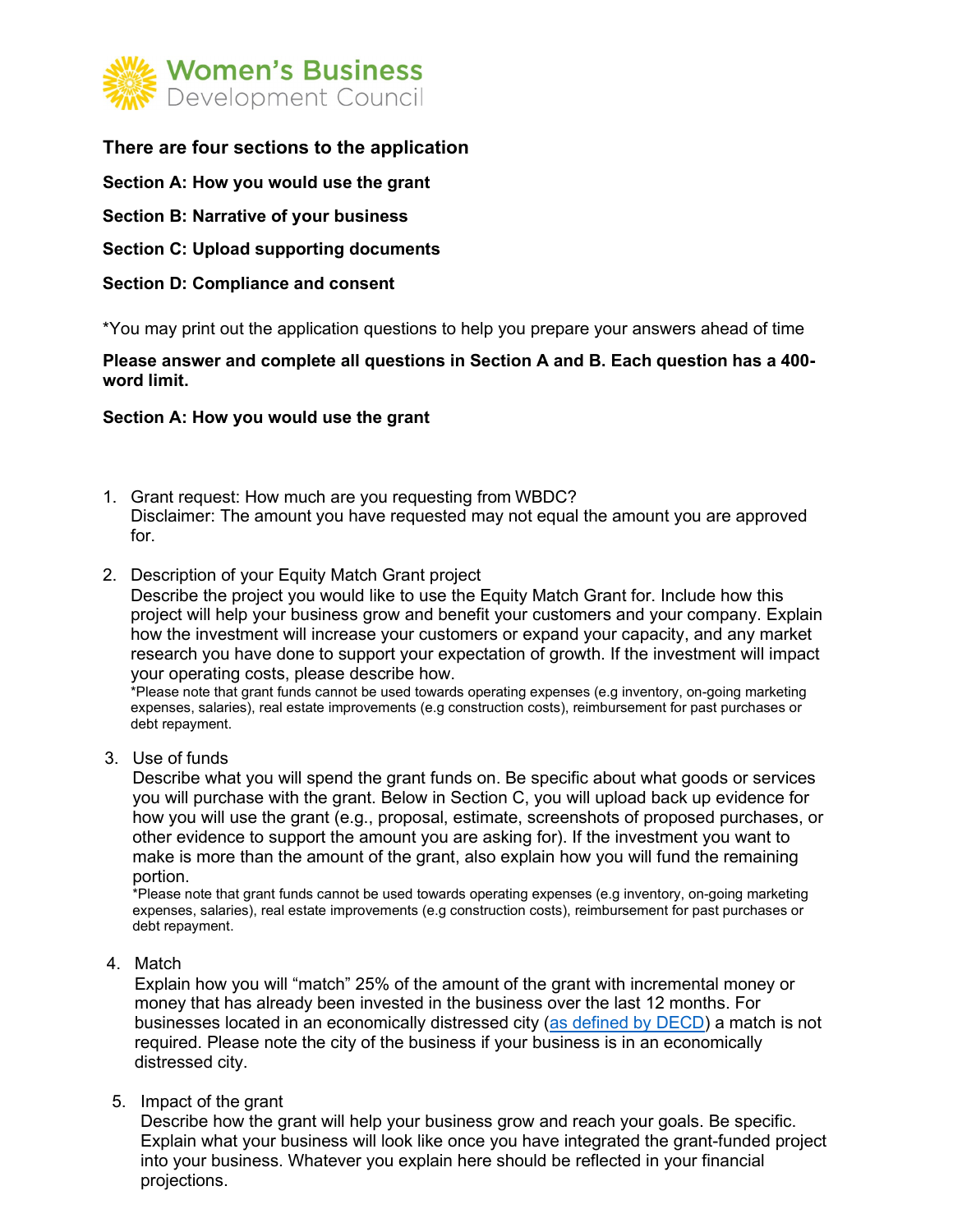

6. Why you?

Explain why you believe your business should be an Equity Match Grant recipient

7. Is this your first time applying for WBDC's Equity Match Grant?

# **Section B: Narrative of Your business**

8. Business Description

In the first sentence, please describe your business. Then elaborate to include the product or service that you deliver and the problem you solve for your customers, or unmet need you satisfy.

9. Business Performance

Describe how your business is doing today. Explain the recent decline or growth of your business and how it has been impacted by COVID-19.

10. Customers

Describe your current customers. Include who they are, how they find you, and why they buy your product or service. Explain who the customers are that you want to attract in the future to grow your business, and how they are different or the same from your current customers.

11. Competitors

Describe your competitors. Name three. Describe how their product or service is different from yours. Describe how you think your product or service better meets customer needs than your competitors.

12. Marketing

Explain how you market your products or services, and how you pitch them to customers. Describe the channels you use to sell to your customers (e.g., website, retail, wholesale). Explain your branding. Describe the channels you use to communicate with your customers (e.g., email, website, advertising, social media, physical advertising) and which you find most effective for which groups of customers.

13. Pricing

Explain how you price your products and why you charge different amounts for different products or services, and different customer groups. Describe how your pricing compares to competitors. Explain why you have selected these prices and what your profit margins are for different products or services.

## 14. Location

Describe your physical location(s) and how your space meets your current and future needs.

15. Growth Plans

Describe your future plans over the next 5 years and how you're going to make them happen.

16. Owners & Team

Describe your background, how you got into the business and your relevant experience. Describe who is on your team and how their experience and expertise support your company and its growth.